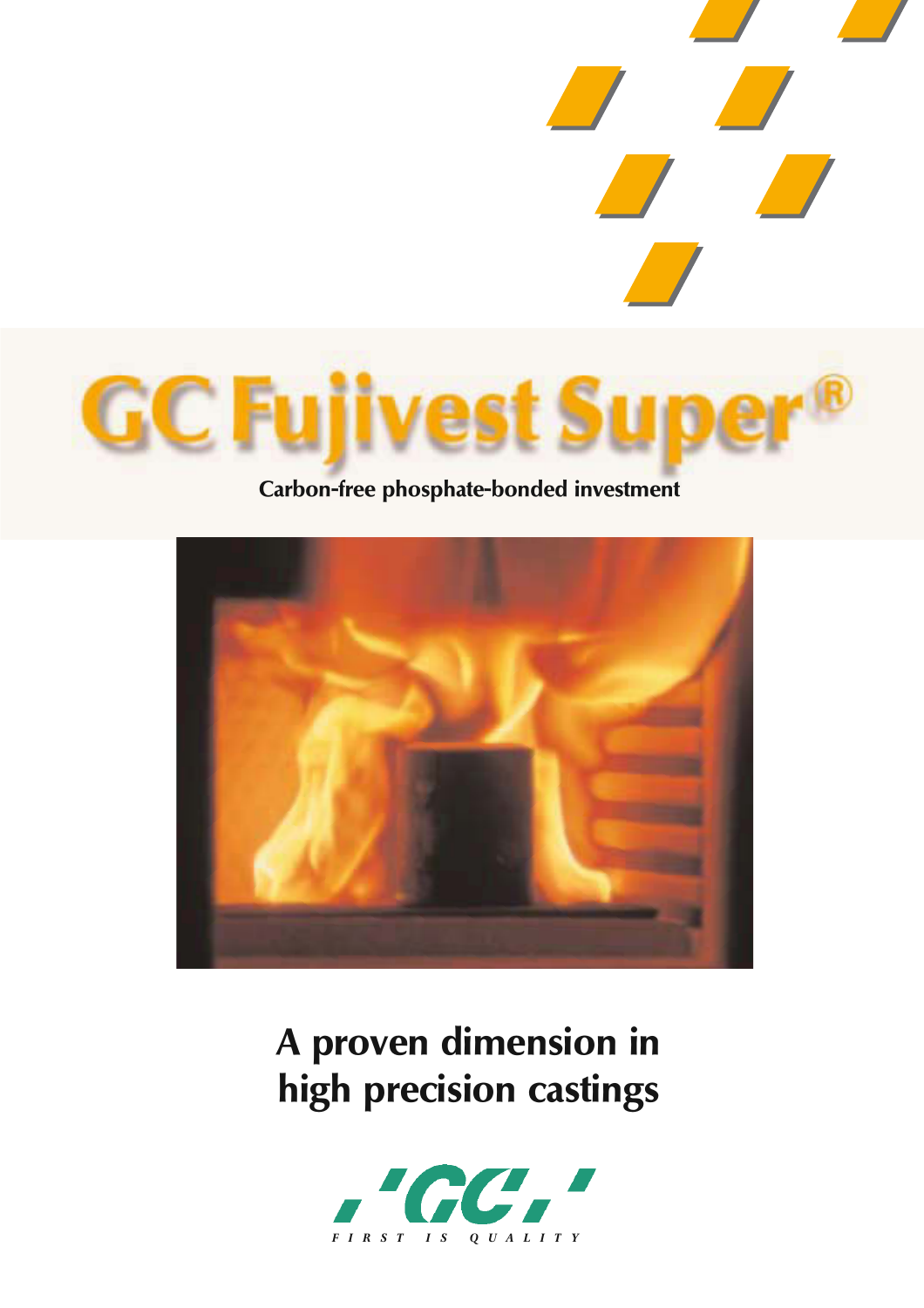

### **Product characteristics fo**

### Features and Benefits

### **Time saving**

- Can be fired at the final temperature just 20 minutes after mixing.
- Perfectly suited for quickheating investments

### **High precision investments**

● Extremely smooth cast surfaces and reproduction of the minutest detail even with finely feathered edges.

### **Ease of use**

● Fluid consistency and adequate setting time facilitate investing.

#### **Consistent quality**

**Controlable expansion**



#### **Time saving**

Of particular importance to the dental technician is the suitability of GC Fujivest Super® for laboratory application - a suitability amply demonstrated by its physical properties. The amount of time saved speaks for itself. After a mere 20 minutes, the product is set and can be placed in the pre-heated furnace at the final temperature.

### **High Precision Investments**

The use of carefully balanced, fineparticle filler in the powder mix significantly reduces surface roughness, and improves the surface quality of the final cast.



SEM photograph with 125x magnification of the investment surface

| <b>FLEED</b>      | $\frac{0.0 \text{ }\mu\text{m}}{4 \text{ }\mu\text{m}}$<br>Æ<br><b>Rour (Or)</b> |
|-------------------|----------------------------------------------------------------------------------|
| <b>Mr. 8. San</b> |                                                                                  |
|                   |                                                                                  |
|                   |                                                                                  |

Min.

240



Finished gold casting (magn. 25x) with sur-face structure

**GC Fujivest Super®**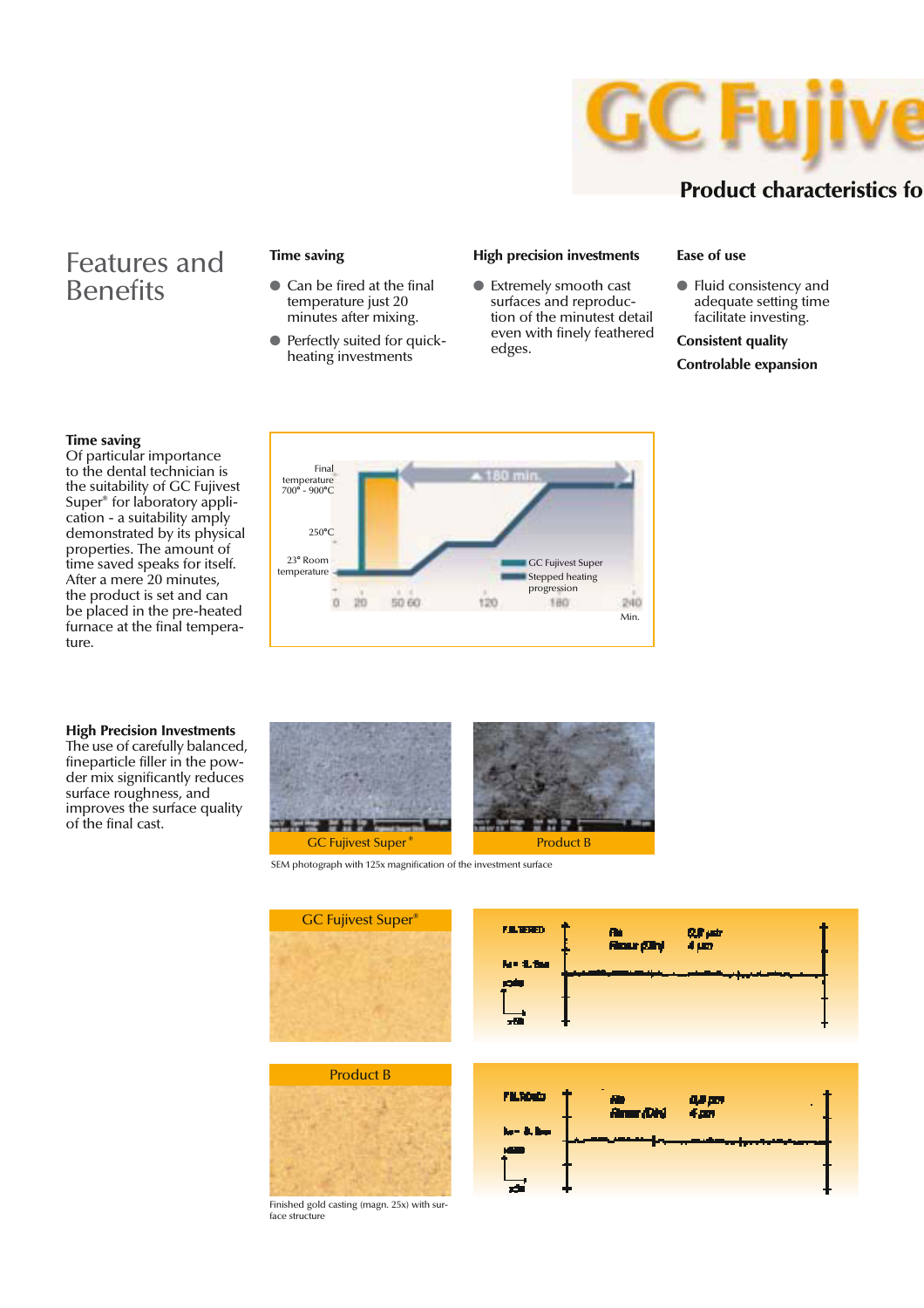### **r high precision castings**

### **Ease of use**

An extremely fluid consistency allows even the finest modelling edges to be reproduced, down to the smallest detail. The working time of up to 4 minutes is conducive to careful, controlled investment. The critical aspect of edge stability is guaranteed by good compressive strength (5 MPa).

The final cast - a very smooth surface structure down to the finest detail.

GC Fujivest Super® is a widely applicable, high quality investment material, which fully satisfies the requirements of the modern dental laboratory.

It combines ideally the benefits of traditional materials with the time-saving advantage of quick-heating.

### **Controlable expansion**

Exact control of the total expansion is crucial for the accuracy of the fit of the castings. Here again, the procedure is straight-forward and geared to routine, practical use.



*Extremely fluid consistency*



*Smooth cast without sprues*



*Compressive strength test*



*Expansion test*

**Expansion** 100% Liquid 100% Water Setting expansion 1,18 0,32 Thermal expansion 1,01 0,58 Total expansion 2,19 0,90

### **Consistent quality**

Uniform results when processing dental materials can not be achieved economically unless their quality is maintained from one batch to the next.

Each batch is checked several times during manufacture by means of in-process controls to ensure compliance with product-specific characteristics.

The final result of the invested material is also subject to optical and photometric test criteria using a series of reference models before a batch is finally released.

# **Indications**

- For quick and step heating
- With special attention for precious and semiprecious alloys
- Perfect fit even for long span resolutions

# Further Infomation

● Ask for the special brochure: "GC Fujivest Super" for Implantology